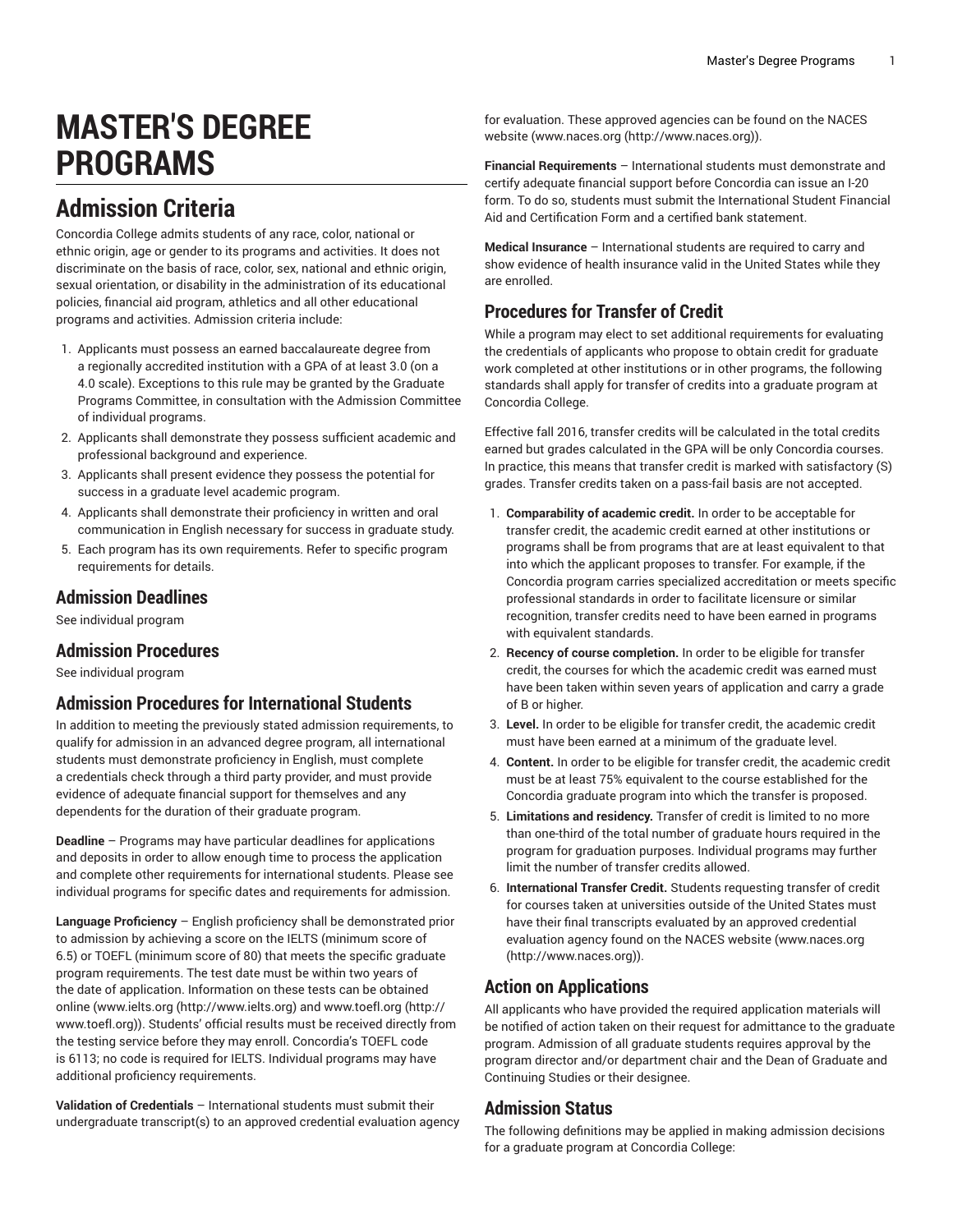- 1. **Accepted.** The applicant has satisfied all the criteria for full acceptance into the graduate program and is expected to begin active graduate study with the beginning of the next available port of entry. Students should consult their individual program guidelines, as some programs may accept students to a program on a deferred status basis. An applicant who is accepted has completed the application process in full, including payment of any application processing fees.
- 2. **Provisional acceptance.** The applicant has satisfied most but not all the criteria for admission into the graduate program. The status of the applicant must be converted to full acceptance no later than the completion of three graduate courses. When the conditions are fulfilled, the student initiates the process for Change of Status. Forms are available on the [Graduate and Continuing Studies \(https://](https://cobbernet.cord.edu/directories/offices-services/graduate-and-continuing-studies/) [cobbernet.cord.edu/directories/offices-services/graduate-and](https://cobbernet.cord.edu/directories/offices-services/graduate-and-continuing-studies/)[continuing-studies/](https://cobbernet.cord.edu/directories/offices-services/graduate-and-continuing-studies/)) Cobbernet website. If an applicant fails to satisfy the conditions set at the time of provisional acceptance within the first three graduate courses, the provisional acceptance reverts to denial of admission and the applicant will not be allowed to proceed with further graduate study. The student may appeal this decision to the Graduate Programs Committee.
- 3. **Admission denied.** The applicant did not meet one or more of the criteria for admission to the program and it is unlikely that provisional acceptance would remedy the situation. Applicants may also be denied admission because a program's maximum enrollment has been reached. The applicant shall be advised of whether they may reapply at a later time.
- 4. **Applicants not seeking degrees.** It is anticipated that certain programs will attract individuals who are pursuing postbaccalaureate level education for purposes other than earning a graduate degree. These individuals may be admitted at the discretion of the program provided that such admission does not displace qualified applicants who desire to pursue degrees. Such nondegree-seeking graduate students are expected to satisfy minimum admission standards including possession of a baccalaureate degree. Non-degree-seeking graduate students are subject to the same retention standards as degree-seeking graduate students, except for the aforementioned course limitation. Financial aid is not available for non-degree-seeking students.

## **Change in Classification**

Students enrolled with non-degree status may subsequently desire to be considered for admission to pursue an advanced degree. Such a change in status may be accomplished for a subsequent term by submitting a complete application to the Office of Graduate and Continuing Studies as a degree-seeking student. Appropriate credit hours earned in the non-degree-seeking status may be used to fulfill graduate degree requirements if approved by the student's program director. No course taken in the non-degree status for which the grade is less than B will be permitted on a Plan of Study for a graduate degree.

# **Academic Progress**

## **Minimum Cumulative Grade Point Average**

Concordia cumulative GPA is the GPA calculated from just the courses attempted at Concordia (not transfer grades).

The overall cumulative GPA must be at least 3.0 for all graduate coursework completed. Because a 3.0 cumulative GPA is required for graduation, this is the standard by which academic progress is determined. No courses with grades lower than a C may be counted for

graduate credit. Students receiving two grades of C (2.0) or lower in the program, earned after they have been admitted or admitted conditionally, will have their progress in the program reviewed by the program director.

## **Academic Probation**

Because a 3.0 cumulative GPA is required for graduation, this is the standard by which academic progress is determined.

A student not meeting the standards for acceptable academic progress at the end of the term is placed on academic probation. Academic probation will require the student to work with the program director to develop an academic improvement plan.

## **Academic Suspension**

Two consecutive or three nonconsecutive probation-level terms (less than a 3.0 cumulative GPA) will result in suspension. In some programs, academic suspension may require a complete withdrawal from the program. Please see your individual program. In addition, students may be suspended from Concordia at any time if their academic performance in any given term falls below a 1.0 GPA. Students will be on suspension for two academic terms.

A student may appeal suspension status if they have mitigating circumstances beyond their control such as illness or injury, death of a relative, or other circumstances that result in undue hardship. The Graduate Programs Committee will review appeals and their decision is final.

After the suspension period has passed, a student is eligible to apply for readmission. The readmission decision will take into consideration the student's history and actions or circumstances that would justify readmission. If readmitted, the student may be reinstated on a probationary and contractual basis and required to meet specific expectations.

## **Academic Dismissal**

If the student fails to meet the expectations established upon readmission after suspension, the student will be dismissed from the college and is not eligible to be considered for readmission.

In addition to the criteria listed above, the college reserves the right to suspend or dismiss students who otherwise fail to meet college academic or conduct standards.

Note: Students receiving financial aid should consult the Financial Aid Office for the Financial Aid Academic Progress Policy as different criteria apply.

## **Retention**

While each program may elect to set additional retention requirements for continuation of study in their graduate programs, the following minimum standards evidencing acceptable progress shall apply to all graduate programs at Concordia College.

1. **GPA.** To continue as a student in a graduate program, the cumulative GPA must be at least 3.0 for all graduate courses taken in the program. If the student transfers graduate credit hours from another institution or program, the GPA for purposes of this guideline will be calculated for courses taken at Concordia only. Further, no courses in which a grade lower than a C (2.0), including C-, was awarded may be counted for graduate credit at Concordia. (See [Repeating](#page-5-0) [Courses \(p. 6\)](#page-5-0).) Students receiving two grades of C (2.0) or lower in their graduate program (including prerequisites carrying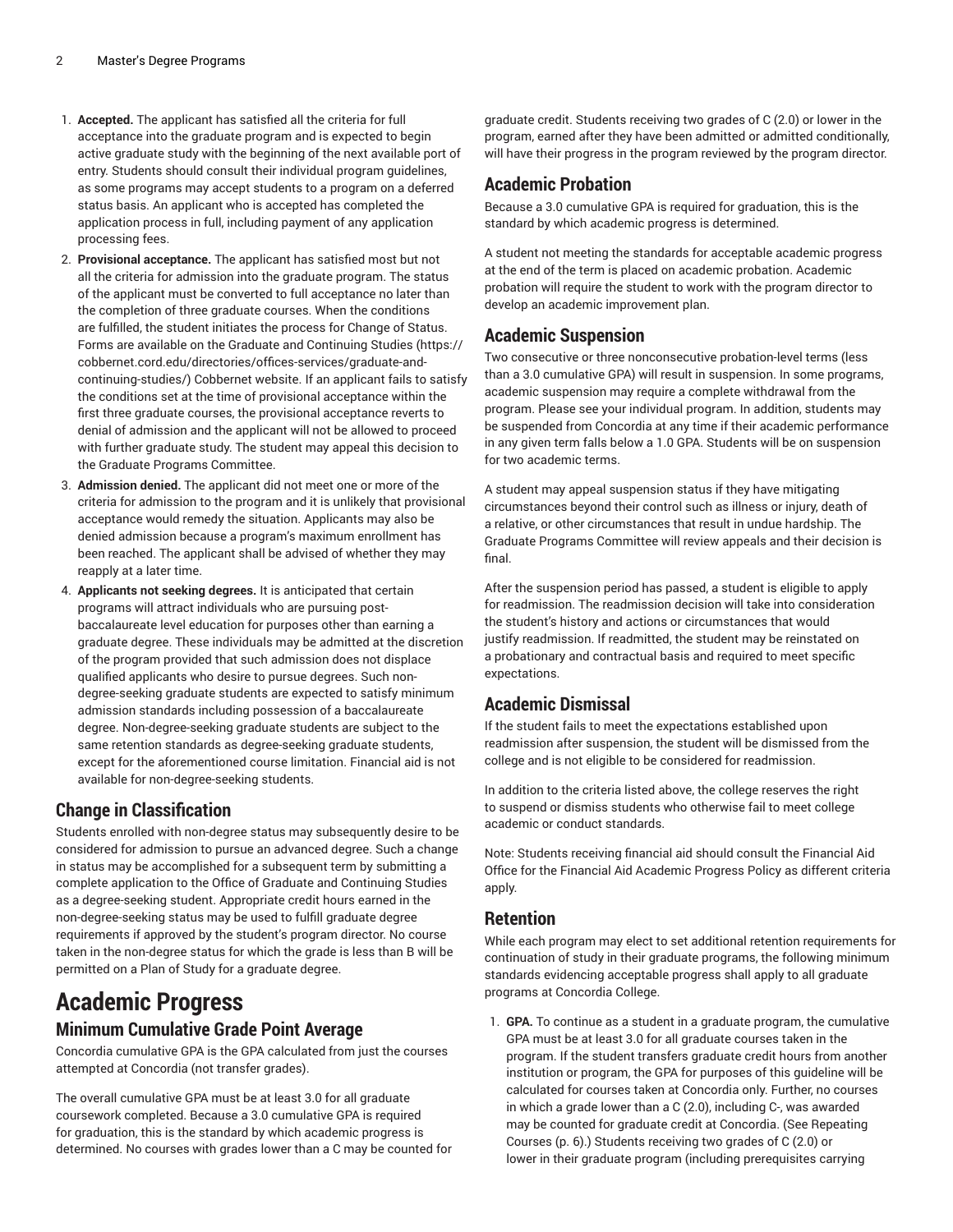undergraduate course designations) earned after they have been admitted or admitted conditionally will have their progress in the program reviewed by the program director. The program director has the authority to remove the student from the program. See specific program guidelines for additional GPA requirements.

- 2. **Work evaluations.** In programs requiring clinical, studio or experiencebased components, the attendant evaluations must be favorable and recommend continuation of the student in the program.
- 3. **Final evaluation.** At the conclusion of the capstone course or culminating experience, the program faculty shall prepare a final evaluation of each candidate for graduation. That evaluation shall be performed in accordance with the standards set by each program. The program director shall notify students whether or not they may advance to graduation.
- 4. **Graduate program grades.** Grades given in graduate courses are in the [Grades](#page-7-0) and Grade Points chart [\(p. 8](#page-7-0)). Only those credits that were completed with a grade of A, A-, B+, B, B-, C+, C, or S may be applied toward a graduate degree.
- 5. **Appeals.** The college maintains procedures available for applicants and students who disagree with decisions concerning admission to and/or retention in graduate programs of the college. These procedures are specified in the section below.

## **Appeal Procedures Related to Admission and Retention in a Graduate Program**

Students have a right to appeal decisions that negatively affect their progress in their graduate program. Graduate students may appeal decisions pertaining to transferability of courses from other institutions or programs, grades awarded, and recommendations against continuation of study in the program.

- 1. **Admission Decisions**: In cases in which applicants disagree with admission decisions or believe that their applications warrant special consideration in light of program and/or college admission guidelines, the following appeal procedures may apply.
	- a. **Written appeal.** The applicant shall file a written appeal with the Graduate Programs Committee within 30 calendar days of the date of the letter notifying the applicant of the admission decision.
	- b. **Content of the appeal.** The appeal letter shall include a complete explanation of the basis of the appeal.
	- c. **Investigation.** The Graduate Programs Committee shall determine appropriate investigative measures and conduct an analysis to resolve the appeal within 30 calendar days of receiving the written appeal. The committee shall consider the record of the decision and appeal in its entirety, applying college and program graduate admission standards as its criteria. The decision of the committee may be appealed to the Dean of the College as a final step in the appeals process if desired by the applicant. The decision of the dean is final and not subject to further appeal.
- 2. **Retention**: In the event that graduate students disagree with a decision made concerning their progress in the program once they have been admitted to the program, these appeal procedures may apply.
	- a. **First level of appeal.** In order to be considered a valid appeal, the graduate student shall address the appeal first to the faculty member in case of a course grade or to the department chair or program director for other issues. In order to be considered, the appeal shall be made within 30 business days of notification and in a form acceptable to the sponsoring department or program.

In the event that the graduate program director or department chair is the faculty person responsible for the decision to which the student objects, the program will arrange for an appropriate person to hear the appeal at the first level. The program director must advise the student in writing of the decision within seven business days of receiving the appeal.

- b. **Second level of appeal.** If the student does not agree with the decision made at the first level of appeal, the matter may be submitted to the Graduate Programs Committee for consideration. In order to be considered a valid appeal at the second level, the appeal must be in writing, filed with the Graduate Programs Committee within seven business days of the first-level appeal decision, and include a complete description on which the appeal is based. The graduate student filing the appeal must notify the sponsoring program that the appeal is being pursued to the second level by providing a copy of the written appeal at the same time as it is filed with the Graduate Programs Committee. The sponsoring program may file a response to the appeal at this time.
- c. **Investigation.** The Graduate Programs Committee shall examine the entire record of the appeal, including the response by the sponsoring program, and conduct such investigation as it determines is warranted. The committee shall apply the college and program performance and retention standards in reaching its decision concerning the appeal. The chair of the committee shall notify the student and the program in writing of its decision within seven business days of receipt of the appeal. The decision of the Committee is final.

## **Background Checks**

Background checks may be required by some programs. See individual program for additional information.

## **Records Information**

The official student file will be maintained by the individual program directors, the Office of Graduate and Continuing Studies, and the Office of the Registrar.

# **Financial Information**

The cost of tuition and fees vary per program. Contact the individual program director for information. Housing is considered primarily for undergraduate students; however, some graduate programs make arrangements for housing. Contact the program director for information.

Tuition, room, board and fees are listed for the entire year but are due at the beginning of each semester. Price increases during the academic year are not anticipated; however, the college reserves the right to make them should unforeseen circumstances make it necessary.

Besides covering tuition, room, board and student activity events in programs that charge a comprehensive fee, the comprehensive fee entitles you to free admission to most campus concerts, athletic contests, plays, lectures, and other campus events. Other fees may be charged by individual graduate programs. Consult the program director for additional information.

## **Financial Arrangements**

**Advance payments**: A nonrefundable application fee must accompany the application for admission by new students, excluding students who are readmitted. See individual program for additional information.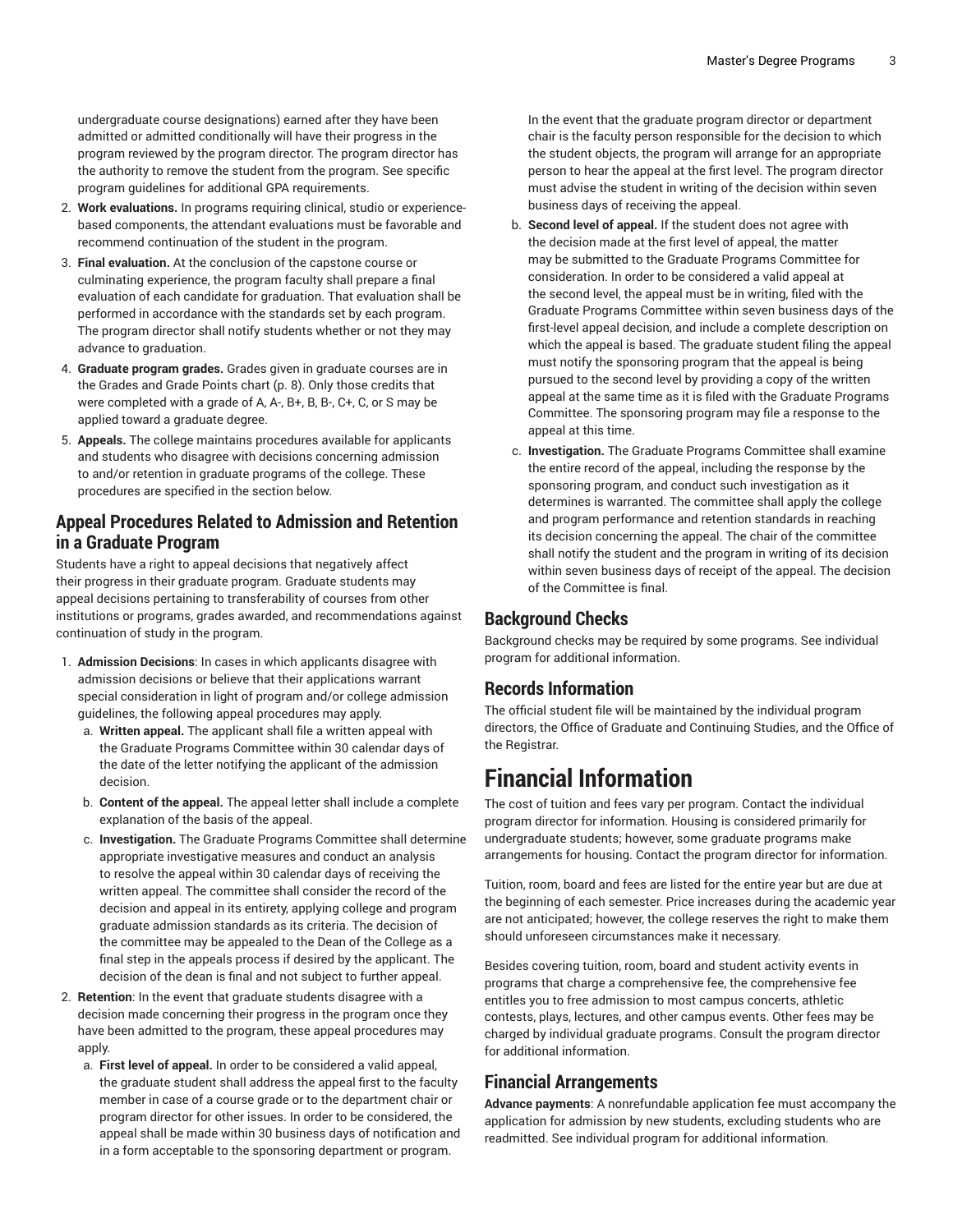**Prepayment**: Tuition and fees are due the beginning of each semester. When financial aid or other adjustments are expected, those adjustments may be deducted from the balance. Please do not delay payments while waiting for adjustments. Interest will be charged on unpaid balances that are outstanding 30 days or more. Students should not expect to be registered for the next semester if fees are not paid in full.

## <span id="page-3-0"></span>**Graduate Withdrawal Policy Return of Title IV (Federal) Aid Policy**

When a student ceases attendance in all classes during a given semester or summer school, a calculation of "earned" versus "unearned" federal aid must be determined. This federal policy assumes you earn your aid based on how much time has elapsed in the term. For instance, if there are 100 days in a term and you withdraw on day 20, you have earned 20 percent of your federal aid. All remaining federal student aid is unearned and must be returned. As a result, your earned federal student aid may not cover all unpaid institutional charges due to Concordia College at the time of withdrawal.

If you are taking courses in more than one block (i.e., Part of Term) and withdraw from all active courses, you will be considered withdrawn unless Concordia College obtains a written confirmation from you stating you will be attending a later block in the same semester/summer school at the time of the withdrawal request. This pertains even if you are currently enrolled in a later block course. Unless Concordia obtains written confirmation from you at the time of withdrawal, all future classes for the semester/summer school will be dropped (34 CFR 668.22).

The withdrawal date is the date you begin the withdrawal process. If you fail to withdraw officially, the withdrawal date will become the midpoint of the term unless the institution can document a later date. In certain circumstances, if an earlier date of last academic activity is determined this date may be used in the calculation of "earned" federal aid.

If you withdraw before completing 60 percent of the term, you "earn" federal funds in direct proportion to the length of time you were enrolled. The percentage of earned aid is determined by dividing the total number of calendar days enrolled by the total number of calendar days in the term. If you complete 60 percent of the term, you earn all federal financial aid for the term.

The responsibility to repay unearned aid is shared by the institution (Concordia) and the student. The institution's share is the lesser of the unearned aid or unearned institutional charges. The institution's share must be repaid to the federal aid programs in the following order before the student's share is considered.

- 1. Unsubsidized Federal Direct Loan
- 2. Direct Federal Graduate PLUS Loan
- 3. Federal TEACH Grant
- 4. Other Title IV Assistance

Concordia College returns the unearned federal aid within 45 days of the student's withdrawal date or the date the college became aware that a student withdrew.

Any remaining refund will then be returned to other institutional, state or private student assistance that has been received. Any refund in excess of student aid will be returned to you only after account balances in the Business Office have been paid. Specific examples of refund calculations are available upon request from the Financial Aid Office.

In the event the financial aid exceeds the direct costs in the Business Office and you receive a cash credit balance, withdrawal will result in repayment of a portion of that credit balance. The portion to be repaid is determined by multiplying the cash payment by the remaining weeks in the semester divided by the total weeks in the semester.

## **How to Withdraw**

To officially withdraw from the graduate program, you must contact the director of the program. It is our preference you complete the necessary paperwork indicating your intent to withdraw; however, if your circumstance prevents this, please contact your program director.

If you would like to rescind a withdrawal and regain financial aid eligibility for courses in progress of being withdrawn, you must submit a written request to the Office of Graduate and Continuing Studies. The reinstatement of financial aid eligibility will be contingent upon you being granted a return to the same courses from which you originally withdrew (34 CFR 668.22).

## <span id="page-3-1"></span>**Refunds for Reduced Load**

If you find it necessary to drop a course during the semester, obtain a drop-add form from the Office of the Registrar. The completed form must be submitted by the deadlines on the [academic calendar](http://www.ConcordiaCollege.edu/academiccalendar/) [\(http://](http://www.ConcordiaCollege.edu/academiccalendar/) [www.ConcordiaCollege.edu/academiccalendar/\)](http://www.ConcordiaCollege.edu/academiccalendar/). Tuition refunds through the eighth week of the semester will be granted effective on the date the drop-add form is returned to the Office of the Registrar. Dropping below full-time status may have an impact on the financial aid received.

Any questions or problems related to refunds should be directed to the controller in the Business Office.

In order to receive any credit balance, complete settlement of your bill must be made. Loans are the primary source of financial aid to graduate students.

## **How to Apply for Financial Aid**

To apply for all forms of federal financial aid you must complete the Free Application for Federal Student Aid (FAFSA). The FAFSA can be completed any time after Oct. 1 for the following academic year, but students beginning a graduate program in the summer should also complete a FAFSA for the current academic year. For example, if you are beginning a program in summer 2020, you will need to complete a 2019-20 FAFSA. The FAFSA can be completed online at the following site: [www.studentaid.gov/fafsa \(http://www.studentaid.gov/fafsa/](http://www.studentaid.gov/fafsa/)).

An Award Letter is sent to students once financial aid has been awarded. It is necessary to complete the FAFSA every year.

The financial aid package is awarded on the basis of financial information contained in the FAFSA. Aid received from any source that was not originally considered in the aid package may affect the amount received. Students are required to notify the Financial Aid Office of all such aid received from any source.

### **Loans**

Three types of loans for graduate college costs at Concordia are available:

1. **Federal Direct Loan program**: This program provides unsubsidized loans at a fixed interest rate set by Congress. This rate is evaluated annually for new loans that are received for that academic year. The interest rate for loans taken during the 2019-20 year is fixed at 6.08 percent. Unsubsidized Federal Direct Loan will accrue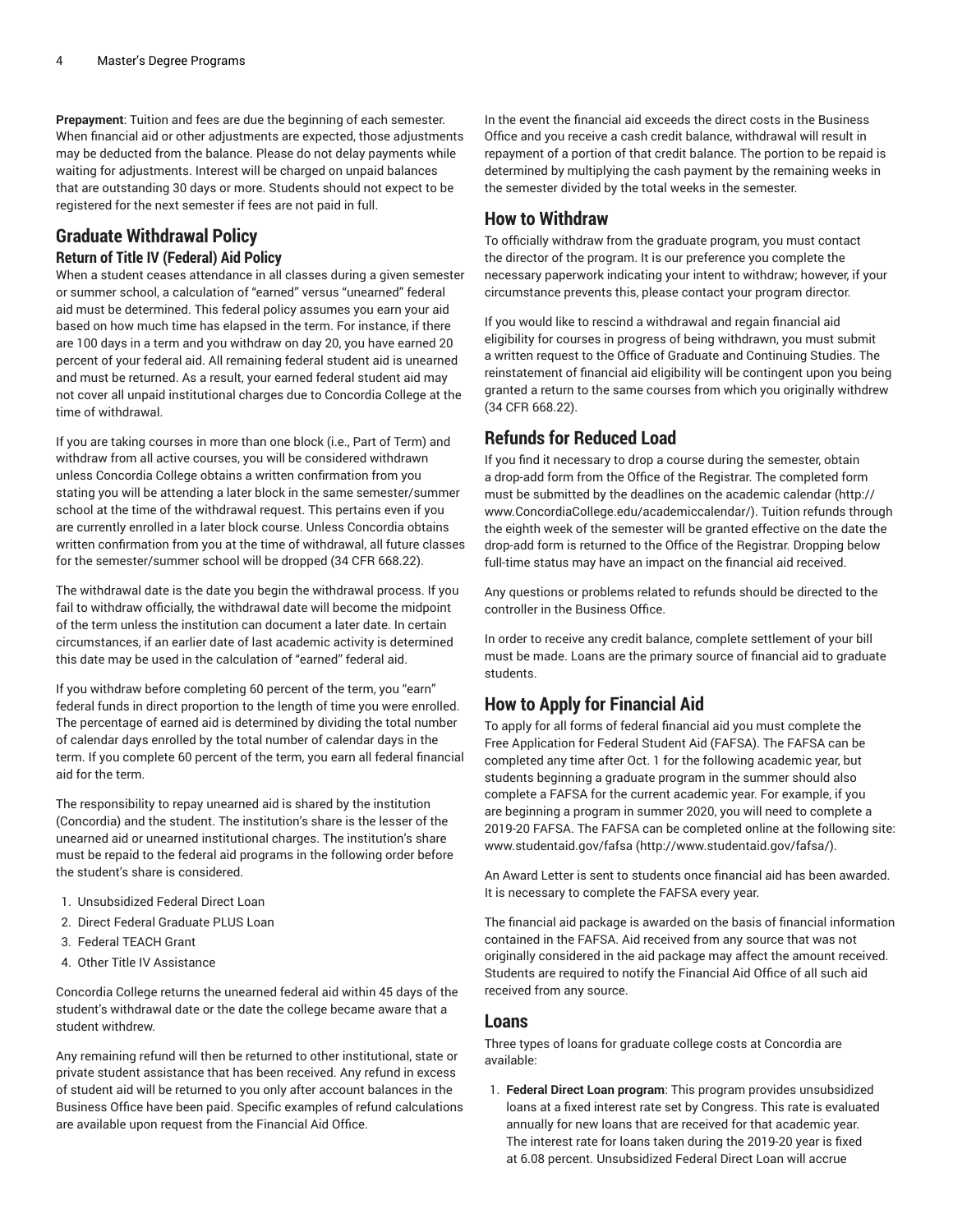interest while enrolled in college. Repayment begins six months after enrollment ceases or you drop to less than half-time enrollment status. The maximum annual amount for this loan is \$20,500 for unsubsidized Stafford Loans with a maximum total debt of \$138,500. However, total eligibility cannot exceed the cost of attendance at the institution. FAFSA is required to be eligible for this loan program.

- 2. **Federal Direct Graduate PLUS loan**: This federal loan is available to graduate students that have no adverse credit at a fixed rate set by Congress. This rate is evaluated annually for new loans that are received for that academic year. The interest rate for Graduate PLUS loans taken during the 2019-20 academic year is fixed at 7.08 percent. A credit check is required and interest begins to accrue when the loan funds are disbursed. Only available to graduate students whose cost of attendance has not been fully met by other aid sources. FAFSA is required to be eligible for this loan program.
- 3. **Private loans**: Some commercial lenders offer private loan programs. The Financial Aid Office website maintains a list of private loan lenders, but students are not required to use a lender that is on this list. Private loans are credit based, so fees and rates will vary depending on the creditworthiness of the borrower and may in some cases require a co-signer.

## **Refunds in Financial Aid Resulting from Withdrawal from the Program**

The Business Office determines the refund amount for tuition, fees, room and meal plan in the event that you withdraw from school during the semester. Please refer to the information under [Withdrawals and Refunds](#page-3-0) ([p. 4\)](#page-3-0) in the Financial Information pages of the catalog.

## **Financial Aid Satisfactory Academic Progress Policy**

In accordance with federal and state regulations, all graduate students must demonstrate satisfactory academic progress toward the attainment of a degree. At Concordia College, satisfactory academic progress is monitored at the end of every academic term (i.e., semester and/or summer school).

All financial aid applicants are subject to the standards outlined here even if financial aid was not received in the past. There are three distinct dimensions to the satisfactory academic progress standards: maintaining the minimum required grade point average, successfully completing a degree at the required pace and completing your program of study within an established time frame.

At minimum, graduate students must:

- 1. Maintain a cumulative grade point average (GPA) of 3.0 or greater; and,
- 2. Pass 67 percent of all academic courses attempted at Concordia College; and,
- 3. Complete their program of study/degree within 150 percent of the credits normally required for attainment of the degree.

## **Programs Covered by this Policy**

All types of federal, state, and institutional financial aid programs are covered by this policy, including grants, scholarships, student employment and federal and state loan programs.

## **Monitoring Progress**

A student's progress will be monitored at the end of fall and spring semesters and summer school. The overall cumulative grade point average (GPA), pace, and maximum time-frame assessment will be

based on the student's entire academic record, including all transfer credits accepted. Admission to Concordia College, or maintaining good academic standing as defined by the graduate program, does not necessarily constitute maintaining satisfactory academic progress for financial aid purposes.

## **Maximum Time Frame**

Graduate students must complete their program of study by attempting no more than 150 percent of the credits normally required for attainment of the degree. For example, if a degree program can normally be completed in 30 credit hours, a student's financial aid eligibility will be suspended once the student has attempted 45 credit hours, whether the student has attained the degree or not.

The maximum time-frame component will be based on the student's entire graduate academic record, including all graduate transfer credits accepted. Attempted credits include all unsatisfactory grades of C-, D+, D, D-, I, IP, F, DR, DP, U, W, WD, NR and NG; along with satisfactory grades of A, A-, B+, B, B-, C+, C or S. Repeated courses are counted as attempted credits each time they are attempted and the LAST grade received will be computed in your GPA.

Maximum time frame cannot be appealed. Once Concordia College is aware that you cannot complete your degree within 150 percent of the published length of the program, you become ineligible for financial aid.

## **Minimum Cumulative Grade Point Average**

For purposes of financial aid, the cumulative grade point average (GPA) will be assessed on all Concordia and graduate transfer courses. The overall cumulative GPA must be at least 3.0 for all graduate coursework completed. Grades of "IP","NG", "NR", "S", "U", "I", "W" and "DR" do not affect the GPA calculation. Grade changes of an incomplete ("I") and in progress (IP) grade will affect the GPA calculation once the final grade is submitted.

## **Pace of Progression**

Pace of progression is measured by dividing the cumulative number of earned credit hours by the cumulative number of credit hours the student has attempted at the completion of each academic term. This includes any course for which the student has remained enrolled past the drop-add period. A graduate student's pace must be equal to, or greater than, 67 percent.

## **Failure to Maintain Satisfactory Academic Progress**

Students who do not meet the above standards of satisfactory academic progress at the end of each academic period will automatically be placed on financial aid warning for the following academic term. Students on financial aid warning may continue to receive financial aid for one payment period even though they are not meeting the minimum satisfactory academic progress standards. At the end of the warning period, a student's satisfactory progress will be evaluated again. If it is determined that the student is meeting the minimum progress standards, the student will be considered to be in good standing and may receive financial aid in the upcoming term. If the student fails to meet the minimum satisfactory academic standards after the warning period, aid will be suspended for the upcoming term.

Students will be placed on **suspended** status if they:

- Fail to make financial aid satisfactory academic progress while on **warning** status; or
- Are dismissed from college.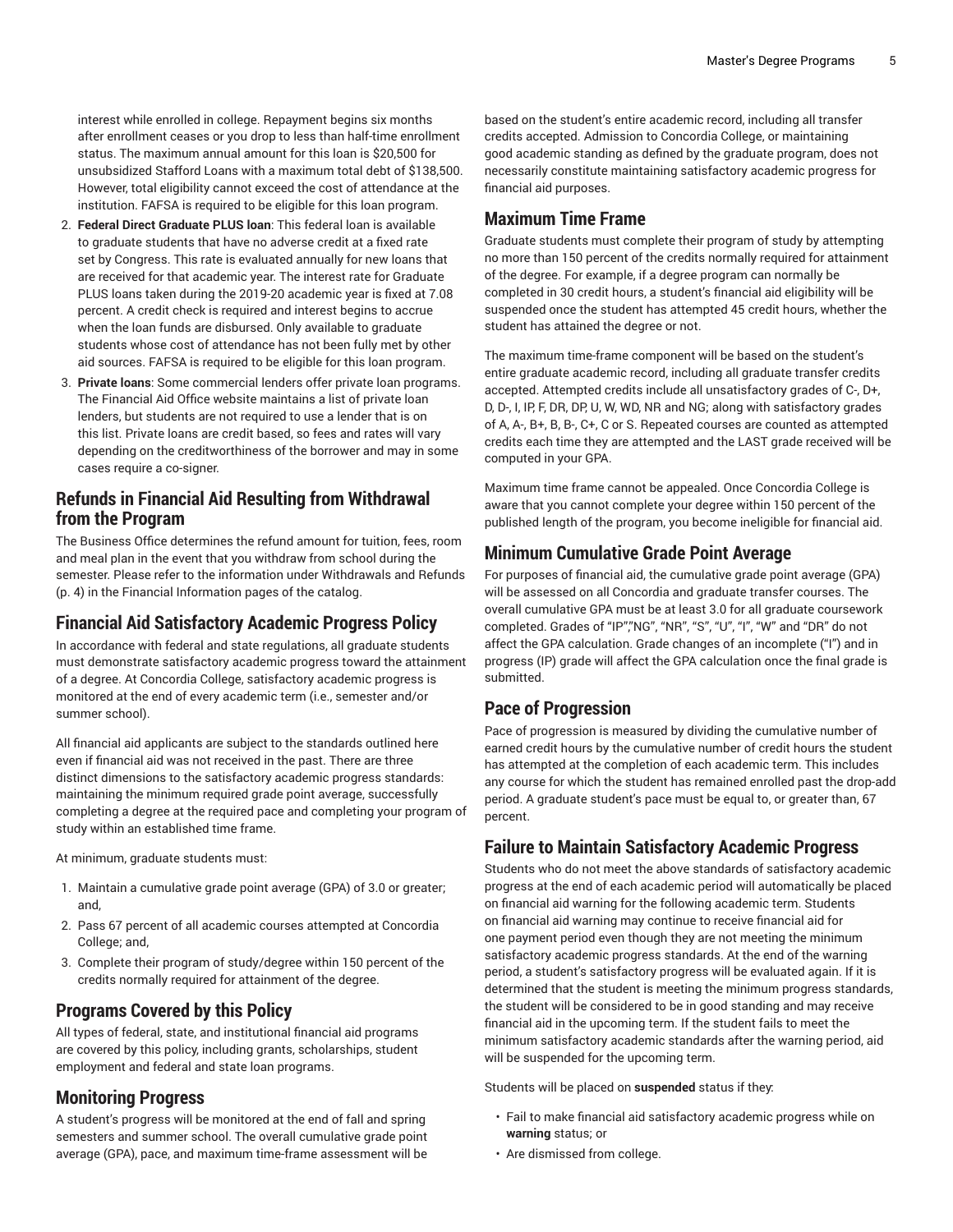Students whose financial aid have been suspended are not eligible to receive financial aid until they meet one of the following conditions:

- Continue to attend Concordia College at their own expense and return to full compliance with all parts of the Satisfactory Academic Progress policy
- Demonstrate special circumstances to justify appeal consideration.

## **Right to Appeal**

A student whose financial aid has been suspended can submit a written appeal to the Financial Aid Office. An appeal form is included with the suspension notification and is also available in the Financial Aid Office.

The appeal form and supporting documentation must be submitted to the associate director of Financial Aid in the Welcome Center by the deadline indicated in the suspension notification. The appeal should clearly detail the mitigating circumstances that hindered the student's academic performance and relevant documentation should accompany the appeal form. Acceptable reasons to appeal include but are not limited to: illness or injury of the student, illness or death of an immediate relative to the student, military service, divorce or separation of student/spouse, etc.

If the appeal is granted or approved, the student will be placed on financial aid probation and their aid eligibility will be reinstated for one term. If the student fails to meet the financial aid satisfactory academic progress standards at the end of the probation period, future aid is suspended until the student is in full compliance with all satisfactory academic progress standards or provides justification for another appeal consideration.

Action taken on a financial aid appeal is final and is transmitted to the student in writing. Appeals should be submitted by the deadline detailed in the suspension notification. Depending on the timeliness of the appeal, it is possible for a student to have an appeal denied and also not be entitled to a refund of charges if the student chooses to withdraw from classes. A student who enrolls and is attending classes, whose appeal is subsequently denied will be eligible for a refund of charges based solely on the schedule of refunds in the Business Office.

## **Cautionary Note**

Because the status of federal and state student assistance programs is ever changing, we run the risk that published information may become outdated. Should this occur, we will publish all applicable changes using the numerous media available on this campus.

## **Glossary of Terms**

**FAFSA**: Free Application for Federal Student Aid – financial statement that is used in applying for financial aid on an annual basis

**Lender**: your local bank, savings and loan, credit union, or other financial institution participating in a private loan program

**Need**: the difference between the cost of education and the family's calculated ability to meet that cost

**Package**: the financial aid, determined by the Financial Aid Office, that you receive

**Rolling Basis**: an arrangement in which once you are accepted and apply for financial aid, you are notified immediately of the financial aid decision

**Student Aid Report (SAR)**: the report the student receives from the U.S. Department of Education indicating financial information on file regarding the student; it is used in the corrections process

**Verification**: a requirement of the federal government to verify accuracy of the financial data in the aid application

## **Office of the Registrar Registration Information**

After students have been accepted to a graduate program at Concordia College, they will receive registration instructions from the Office of Graduate and Continuing Studies. Graduate students will register for classes during the spring semester for summer and fall courses and register during the fall semester for the following spring's courses. Students will be contacted by their academic advisor, who will assist them in completing the registration process.

**Drop-Add Policies**: For programs that allow students to drop a course, graduate students must follow college-designated policies for dropping and adding courses. Individual programs may allow students to register for some designated courses on a pass-fail basis. Students should consult the handbook for their particular program to determine if this option is available to them.

For information about tuition refunds for a reduced course load, see [Refunds for Reduced Load](#page-3-1) ([p. 4\)](#page-3-1).

<span id="page-5-0"></span>**Repeating Courses**: Students enrolled in some graduate programs at Concordia College are allowed to repeat one graduate course. See the individual program for additional information. A course may be repeated if the student has earned a grade of C or below, or a U, and if space permits. All courses attempted remain on the student's transcript; only the last grade is computed into the GPA and credit is only earned once. In the case of extenuating circumstances, a student may file a petition to retake one additional course. The Graduate Programs Committee will receive the petition and rule on it. Federal regulations prohibit Concordia College from awarding federal financial aid to a student for repeating a course unless the student failed the course.

**Pass-Fail Registration Option**: Students may elect to take a maximum of 4 credits on a satisfactory/unsatisfactory (S/U) basis, in addition to any transfer credits allowed by the graduate level program as well as courses set up to be graded on a pass-fail basis (capstone projects, internships, research thesis). The grade of S is awarded for C and higher level work. The grade of U is awarded for C-, D, and F level work. A course taken as pass-fail will be counted in the attempted hours but will not affect the Concordia GPA. Individual graduate level programs may appeal to the Graduate Programs Committee for an exception to allow more than 4 credits on an S/U basis. Individual graduate

level programs may also elect to exclude certain courses from pass-fail options or not allow any pass-fail options.

## **Student Enrollment Status**

- Full time: Students enrolled in 8 or more credits
- Three-quarter time: Students enrolled in 6-7.99 credits
- Half time: Students enrolled in 4-5.99 credits

## <span id="page-5-1"></span>**Departure/Exit Procedures**

**Withdrawal from Current Term**: If it is necessary to withdraw from the term, the student must obtain the application for withdrawal from the program director. The program director will submit the application to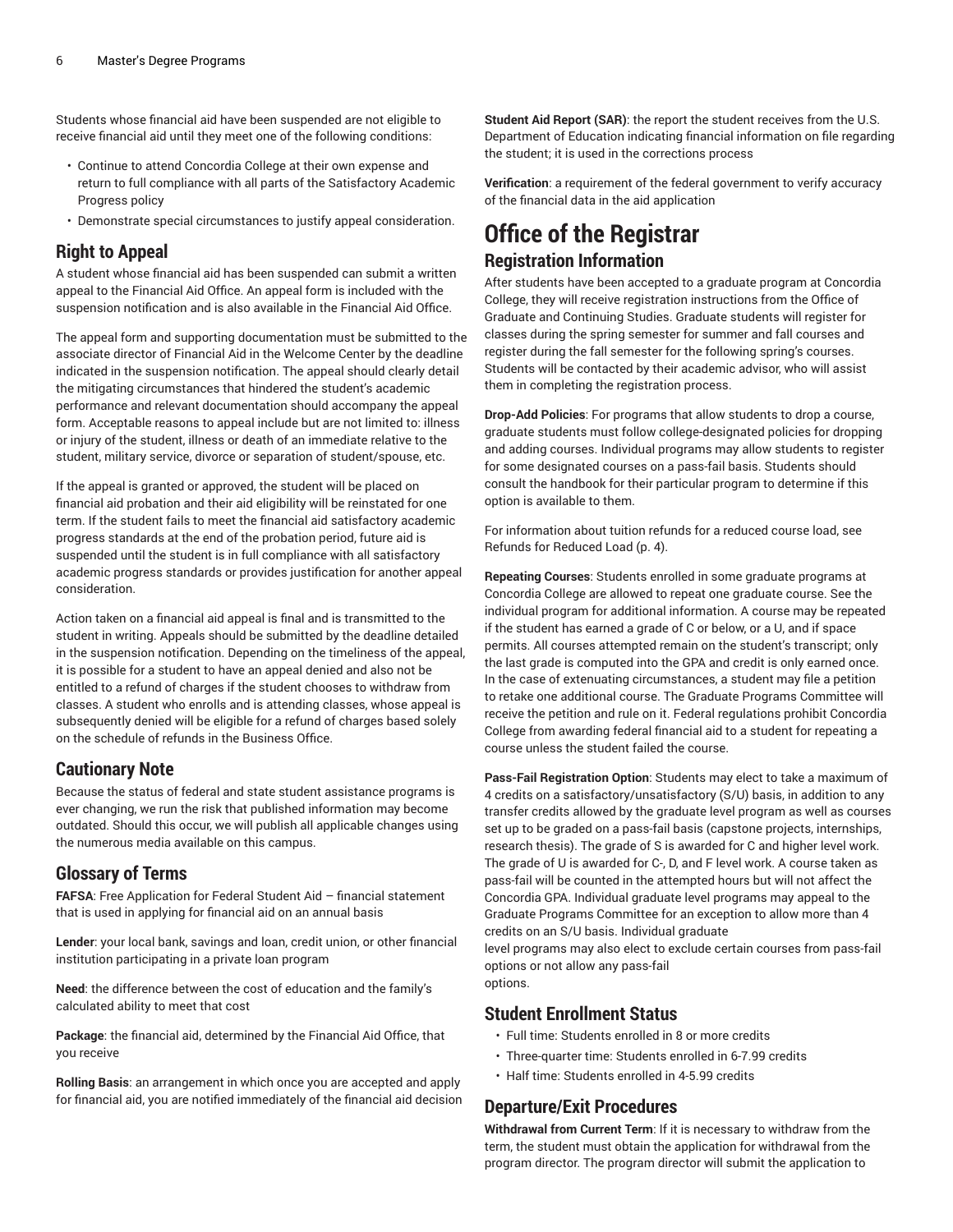the Business Office, Office of Financial Aid, the Office of Graduate and Continuing Studies, and the Office of the Registrar. If endorsed, the withdrawal becomes effective on the date it is approved and is reflected on the academic record. A "W" is noted on the transcript for each dropped course. Failure to file an application for withdrawal or filing an application late will result in additional charges being assessed. Withdrawal from the term may affect a student's financial aid.

Students who stop attending classes and who do not withdraw in the prescribed manner will be charged as if they had continued in the classes and may earn failing grades. Students who have completed all coursework and are in the process of completing the research thesis or capstone project will not be allowed to withdraw.

The college reserves the right to withdraw students who discontinue class attendance.

The college also reserves the right to withdraw students on academic probation who are not attending classes and who obviously are not going to meet their probation status requirements. See program information for specific academic conduct policies.

If students engage in behavior that suggests a danger to self or others, or if students' behavior demonstrates they are emotionally or psychologically incapable of functioning properly in the college setting, the college reserves the right to withdraw students involuntarily.

**Military Withdrawal**: The college will make every effort to accommodate the needs of students called to active military duty during an academic term. Students who receive orders to report for active U.S. military duty are instructed to contact the Office of the Registrar. Students in this situation must present their Military Orders to initiate accommodations regarding coursework in progress. An approved plan regarding coursework must be established prior to students' departure. Generally, there are three approaches that may be taken:

- 1. If orders are received late in the term, students may be able to complete coursework prior to leaving.
- 2. In some situations, it will be feasible for students to receive an Incomplete in a course or courses. If it is not feasible to receive an Incomplete, the students will be allowed to drop a course or courses with a full refund of tuition and fees associated with the dropped course(s). If students receive an Incomplete but are unable to complete the work due to a change in circumstances, the students may appeal to the Graduate Programs Committee for a retroactive course drop under the same terms outlined above.
- 3. In many situations, it will be necessary for students to withdraw from the college to fulfill military obligations. In this circumstance, students will be withdrawn from all courses with a 100-percent refund of tuition and fees and unused portion of room and board.

Concordia College is approved by the Minnesota State Approving Agency for Veteran's Educational Benefits. To obtain benefits, the veteran must apply for a Certificate of Eligibility. Application forms may be obtained from the Veteran's Administration Regional Office. This should be done as soon as possible after acceptance so that the Certificate of Eligibility may be obtained before veterans come to campus.

In granting credit to veterans who have pursued specialized training programs in the armed forces, the college follows the Guide to the Evaluation of Education Experiences in the Armed Services, prepared by the American Council of Education.

**Non-Returning**: Any student who does not plan to return to Concordia for the next semester must meet with the program director to complete an Application for Withdrawal.

See additional information under [Withdrawal](#page-5-1) from Current Term [\(p. 6](#page-5-1)).

**Academic Leave**: Academic Leave is an option in some, but not all, graduate programs. When allowed, students in good standing may apply for an academic leave, allowing them to take leave from the college for up to two terms without having to apply for readmission. Leaves will only be considered in extreme cases where circumstances prohibit all meaningful progress toward the degree. During an academic leave, students will not have access to institutional resources such as the library, nor will their thesis advisors/project advisors or instructors be available for consultation. Should the student return at the scheduled time, the requirements for graduation will follow the catalog at the time of original admission and must be completed within the seven-year time limitation for degree completion. Applications will be reviewed by the director of the program. The program director will submit the application for academic leave to the Business Office, Office of Financial Aid, the Office of Graduate and Continuing Studies, and the Office of the Registrar.

**Readmission**: If the student has not been granted academic leave and stops attending Concordia for one or more complete academic terms and wants to return, the student must contact Office of Graduate and Continuing Studies. Before an application for readmission will be considered, the student will be asked to address and resolve any pending issues (such as those related to academic, disciplinary, or financial status) with the college at the time the student stopped attending. Students who are readmitted two years or more after their last enrollment must satisfy requirements published in the catalog in effect at the time of readmission. All requirements for the program must be completed seven years after taking the first graduate course included in the Plan of Study. Once these issues are resolved, the Office of Graduate and Continuing Studies will process the application for readmission and inform the student of the resulting decision. Readmission of all graduate students requires approval by the program director.

**Continuing Registration**: In those programs requiring continuing registration credits to maintain active student status while working on the capstone/research thesis/professional project, students are responsible for enrolling in the Continuing Registration course each term. If a student has not been granted academic leave and stops attending Concordia for one or more academic terms and wants to return, the student must retroactively enroll in and pay for the missing terms of Continuing Registration credits.

Further information and registration assistance is available from the [Office of the Registrar](https://www.concordiacollege.edu/directories/offices-departments-directory/registrar/) ([https://www.concordiacollege.edu/directories/](https://www.concordiacollege.edu/directories/offices-departments-directory/registrar/) [offices-departments-directory/registrar/\)](https://www.concordiacollege.edu/directories/offices-departments-directory/registrar/).

## **Glossary of Terms**

The following definitions will help you interpret college regulations and understand academic requirements:

**Credit Hour**: A credit hour is a unit of measure that gives value to the level of instruction, academic rigor and time requirement for a course taken at an educational institution. See [Glossary](https://catalog.concordiacollege.edu/undergraduate-academic-community/office-registrar/glossary/) of Terms ([https://](https://catalog.concordiacollege.edu/undergraduate-academic-community/office-registrar/glossary/) [catalog.concordiacollege.edu/undergraduate-academic-community/](https://catalog.concordiacollege.edu/undergraduate-academic-community/office-registrar/glossary/) [office-registrar/glossary/](https://catalog.concordiacollege.edu/undergraduate-academic-community/office-registrar/glossary/)) for more information, including the federal definition of a credit hour.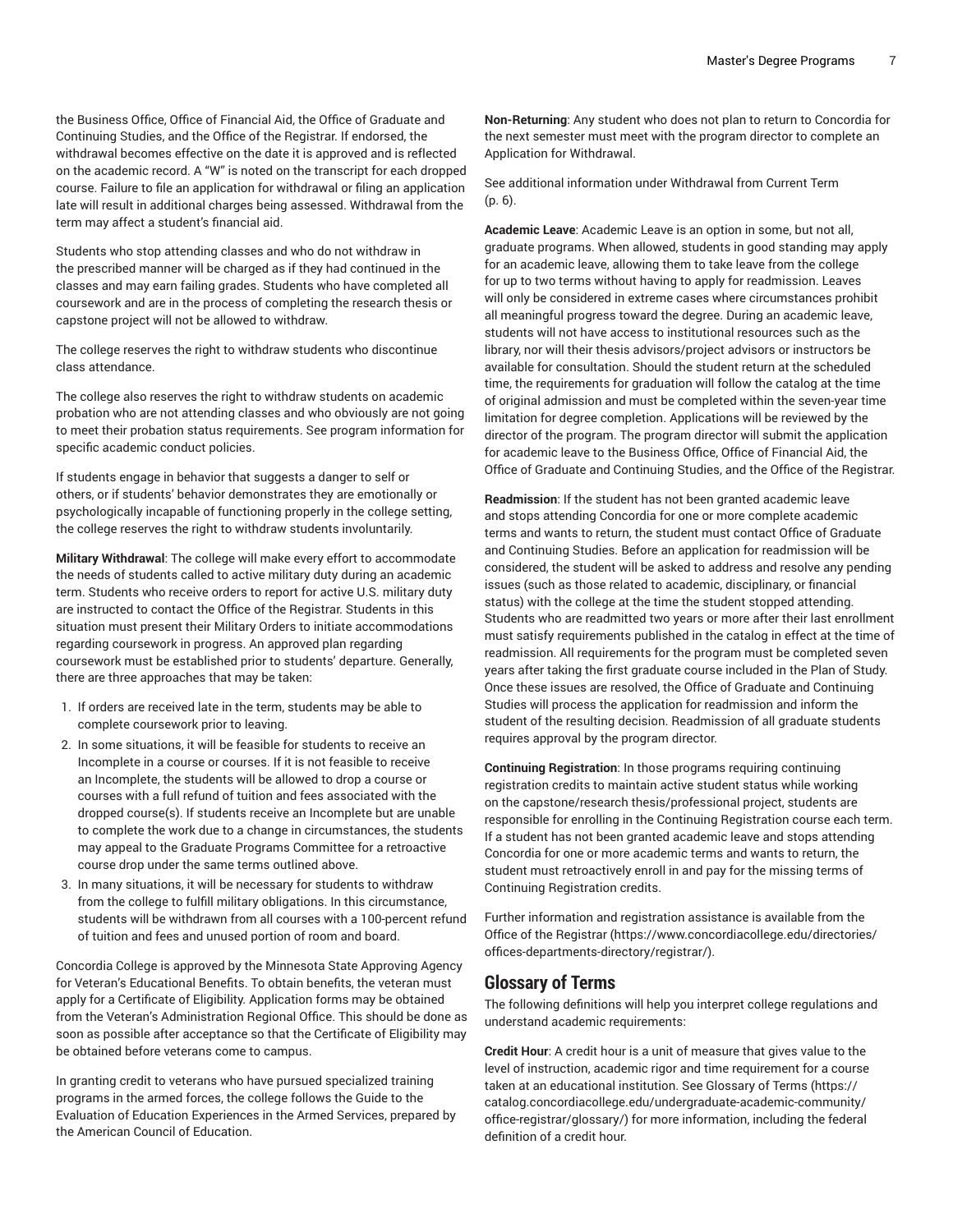**Grades**: Grades are indicated by letters, using the traditional method of describing the quality of work in a course. See the following chart for how letter grades are interpreted in terms of quality and grade points. Policy for assigning grades is at the discretion of the individual instructor.

**Grade Points**: Grade points are the numerical measure of the quality of work. Each grade received is assigned the value indicated on the chart below. The grade points earned in a single course are determined by multiplying the numerical equivalent of the letter grade by the number of credit hours for the course.

### <span id="page-7-0"></span>**Grades and Grade Points**

| <b>Grades</b>  | Interpretation                             | <b>Grade Points</b> |
|----------------|--------------------------------------------|---------------------|
| A              | excellent                                  | 4.0                 |
| $A -$          |                                            | 3.7                 |
| $B+$           |                                            | 3.3                 |
| B              | good                                       | 3.0                 |
| <b>B-</b>      |                                            | 2.7                 |
| $C +$          |                                            | 2.3                 |
| C              | satisfactory                               | 2.0                 |
| $C-$           |                                            | 1.7                 |
| D+             |                                            | 1.3                 |
| D              |                                            | 1.0                 |
| D-             | minimum passing                            | 0.7                 |
| AU             | audit                                      | 0 <sup>1</sup>      |
| IP             | in progress                                | 0 <sup>1</sup>      |
| <b>NG</b>      | no grade                                   | 0 <sup>1</sup>      |
| <b>NR</b>      | no report                                  | 0 <sup>1</sup>      |
| F              | failure                                    | $\overline{0}$      |
| S              | passing grade (S-U<br>course)              | $0^1$               |
| U              | failing grade (S-U<br>course)              | 0 <sup>1</sup>      |
| $\overline{1}$ | incomplete                                 | 0 <sup>1</sup>      |
| W              | withdrawn                                  | 0 <sup>1</sup>      |
| <b>DR</b>      | dropped course                             | 0 <sup>1</sup>      |
| X              | unfinished thesis/<br>professional project | 0 <sup>1</sup>      |

 $1$  Grades that do not affect the grade point average

**Grade Point Average**: Concordia cumulative GPA is the GPA calculated from just the courses attempted at Concordia (not transfer grades). GPA is determined by dividing total number of grade points by the number of credit hours attempted. A GPA of 2.0 is the same as a C average, 3.0 as a B average, etc.

**Incomplete Credits**: A grade of "I" is a temporary indicator that credit may be earned upon satisfactory completion of all course requirements. The grade of "I" is justified only when the student is unable to complete course requirements because of circumstances beyond their control and when arrangements have been made with the professor before the end of the semester. It is the responsibility of the student to consult with the professor and request the grade of "I" and develop a plan to meet the instructor's requirements. The instructor will indicate course requirements to be completed, date by which requirements will be completed and received by the instructor (no later than the eighth week

of the following semester), and the course grade which will be recorded should the student fail to meet all conditions of the agreement.

If an "I" has been automatically converted to an F or another assigned default grade, the student may request to complete the necessary coursework. This may only be permitted at the instructor's discretion and must be completed within one year, which is in accordance with the grade change policy. The student may not complete coursework after that time.

**In Progress**: A grade of "IP" is a temporary indicator that credit may be earned upon satisfactory completion of the coursework. Individual programs may have different reasons for using IP grades.

**No Grade**: A grade of "NG" can only be applied to courses where continuing registration is required.

**Change of Grade**: Once a grade is recorded on a student transcript, it becomes part of the institutional record and can be changed only to correct an error in the original grade computation or in cases where there has been a violation of academic integrity. A grade change cannot be made because required (or additional) coursework has been turned in after the end of the term. A grade change can be made by the instructor of record for a course or be made with approval of the chief academic officer, if the instructor of record is not available. A change of grade may not be made more than one year after the grade was officially recorded in the Registrar's Office.

A student who wishes to appeal a grade may appeal to the department chair or program director, who, in consultation with the faculty member and one or two other faculty members agreeable to the student, will determine whether the grade should be changed. Appeals must be submitted no later than midsemester following the semester in which the grade was assigned. Students seeking an appeal of the academic department/program decision may bring a petition to the Dean of the College or designee. The only exception is the grade of "X" for an unfinished thesis/professional project. See [Time Limitation](#page-8-0) [\(p. 9](#page-8-0)) for additional details.

**Withdrawn**: Students who officially withdraw from the term will receive a grade of "W" for the course(s).

**Unfinished Thesis/Professional Project**: In some programs, but not all, students who register but do not complete the thesis or professional project will receive a grade of "X" for the course.

# **Policies and Regulations**

## **Academic Advisors**

The program director or their designee will serve as the academic advisor.

## **Course Registration**

Current graduate students may register the first day of registration for any term. Students will complete registration online. ALT PIN numbers will be provided by the academic advisor.

Class schedules and descriptions of the registration procedures can be found online from the Office of the Registrar.

Registration must be completed and all tuition and fees must be paid to the Business Office before published deadlines.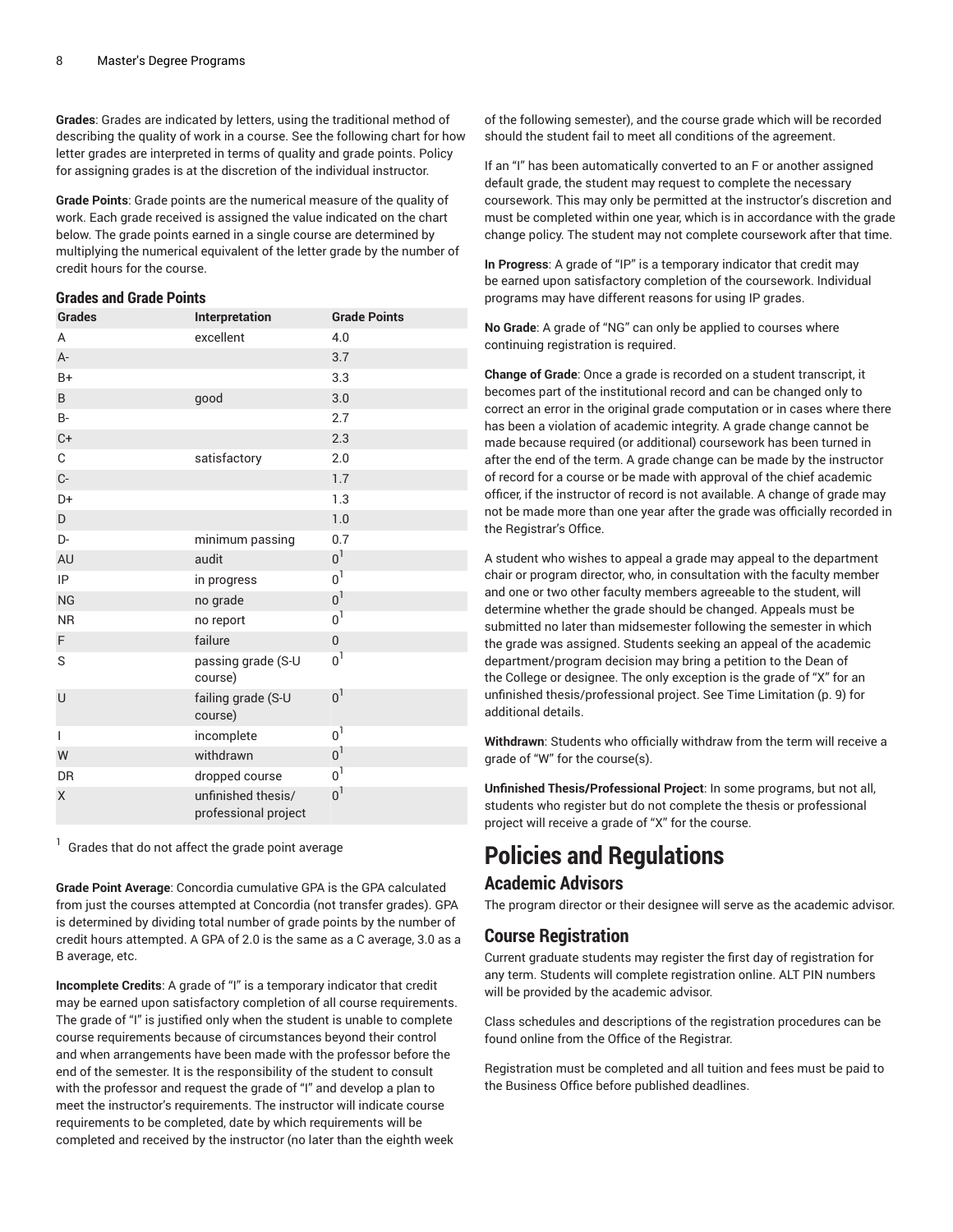## **Graduate Courses**

Courses at the 600 and 700 levels are offered for graduate credit only. Courses offered at the 600 level may be open to graduate students or to undergraduate seniors who meet specific requirements.

In some instances, courses included in a graduate program may be crosslisted as both an undergraduate and graduate class. In those instances in which undergraduate and graduate students are taking the same course, it is the expectation of Concordia College that course requirements for graduate students will have added rigor that can be easily discerned through an examination of the course syllabus. While the nature of these expectations may vary from course to course, it is assumed that the following categories will usually be the focus for increased rigor. In all cases, additional expectations for graduate students should be clearly identified on the syllabus.

- Higher grading expectations
- Additional assignments, papers and/or projects and/or additional expectations including, but not limited to: more sophisticated topic choices, paper length, number of required sources, expectations for public presentation(s), etc.
- Increased scholarly reading and more sophisticated research/ scholarship expectations

## <span id="page-8-0"></span>**Time Limitation**

All requirements for the degree must be completed within seven years after taking the first graduate course included in the Plan of Study. If an academic leave is granted, the student is still required to complete all degree requirements within the seven-year time period. In exceptional cases when students need to petition for an extension in order to complete the degree, they should contact the Graduate Programs Committee to initiate an appeal process.

## **Degree and Graduation Requirements**

A minimum of 30 credit hours of graduate level coursework is required. The graduate program shall indicate the type of culminating or capstone experience that shall be required as a condition of progressing to candidacy for the master's degree. Examples may include a thesis, a professional project, a written or oral comprehensive exam, performance or exhibition, consulting engagement, successful completion of a capstone course, evaluation of a portfolio, or a combination of these, as determined by the program requirements.

Students graduate according to requirements published in the catalog at the time of their matriculation at Concordia. Students who are readmitted two years or more after their last enrollment must satisfy requirements published in the catalog in effect at the time of readmission. Graduate students are expected to read and adhere to the values and responsibilities of [Academic Integrity](https://catalog.concordiacollege.edu/academic-student-life-policies/academic-integrity/) ([https://](https://catalog.concordiacollege.edu/academic-student-life-policies/academic-integrity/) [catalog.concordiacollege.edu/academic-student-life-policies/academic](https://catalog.concordiacollege.edu/academic-student-life-policies/academic-integrity/)[integrity/\)](https://catalog.concordiacollege.edu/academic-student-life-policies/academic-integrity/).

Graduate students are expected to comply with the general [Academic](https://catalog.concordiacollege.edu/academic-student-life-policies/) Policies of [Concordia](https://catalog.concordiacollege.edu/academic-student-life-policies/) College [\(https://catalog.concordiacollege.edu/](https://catalog.concordiacollege.edu/academic-student-life-policies/) [academic-student-life-policies/](https://catalog.concordiacollege.edu/academic-student-life-policies/)).

## **General Degree Requirements Research Involving Human Subjects**

If the proposed research or project involves human subjects, the research plan or project will be reviewed by an approved college procedure to assure the protection and rights of those subjects and the procedure

established for obtaining informed consent. No research of this type will be initiated until the Institutional Review Board (IRB) has approved it. Forms are available in Moodle. Allow at least four weeks during the academic year for IRB approval.

## **Degree Completion Procedures Degree Completion Procedures for Programs that Require a Thesis or Project Paper**

Contact specific programs to review deadlines, and make form submissions. Forms are available on the [Graduate and Continuing](https://cobbernet.cord.edu/directories/offices-services/graduate-and-continuing-studies/) [Studies \(https://cobbernet.cord.edu/directories/offices-services/](https://cobbernet.cord.edu/directories/offices-services/graduate-and-continuing-studies/) [graduate-and-continuing-studies/\)](https://cobbernet.cord.edu/directories/offices-services/graduate-and-continuing-studies/) Cobbernet page.

#### **Proposed Plan of Study**

Students are assigned an academic advisor upon admission to a degree program. It is the student's responsibility to meet with the advisor to discuss and/or develop their Plan of Study to meet degree requirements. If required to complete a Plan of Study, this should be recorded on the Plan of Study Form, along with the signatures of the advisor and department chair or program director. The Plan of Study will be placed in the student's official file.

### **Thesis/Project Advisor Examining Committee**

A thesis/project advisor is selected to supervise the completion of the culminating experience. The student determines a topic for the thesis/project in cooperation with their thesis/project advisor. The thesis/project advisor has background, expertise or interest in the topic and/or methodology that the student wishes to pursue. The thesis/project advisor will assure that appropriate action by the Institutional Review Board has been taken. The student then submits the Examining Committee Approval Form to the department chair or program director. The thesis/project advisor serves as the chair of the examining committee. The student is required to meet with the examining committee as soon as a draft of the capstone has been prepared to allow the committee to provide input on the project. All committee members, except for an expert from the field, must hold graduate faculty status.

The examining committee will have a minimum of three members. The members consist of:

- 1. The advisor is selected by the program director. The advisor-student relationship must be a mutually acceptable one. The advisor will act as chair of the student's committee. The student and advisor will work with the program director to determine the remaining members of the committee.
- 2. A second member, who must be a full or associate member of the Concordia graduate faculty within the department or program or a related discipline.
- 3. A third member, who must be a full or associate member of the graduate faculty from a different discipline, different department or program, or a different institution.
- 4. If desired, a fourth member, who could be either a faculty member or a qualified off-campus expert in the field, may be selected.

Consult the requirements of an individual program for project options for examination and completion of the program.

Note: If a potential committee member does not have Concordia graduate faculty status, temporary status must be obtained from the Office of Academic Affairs.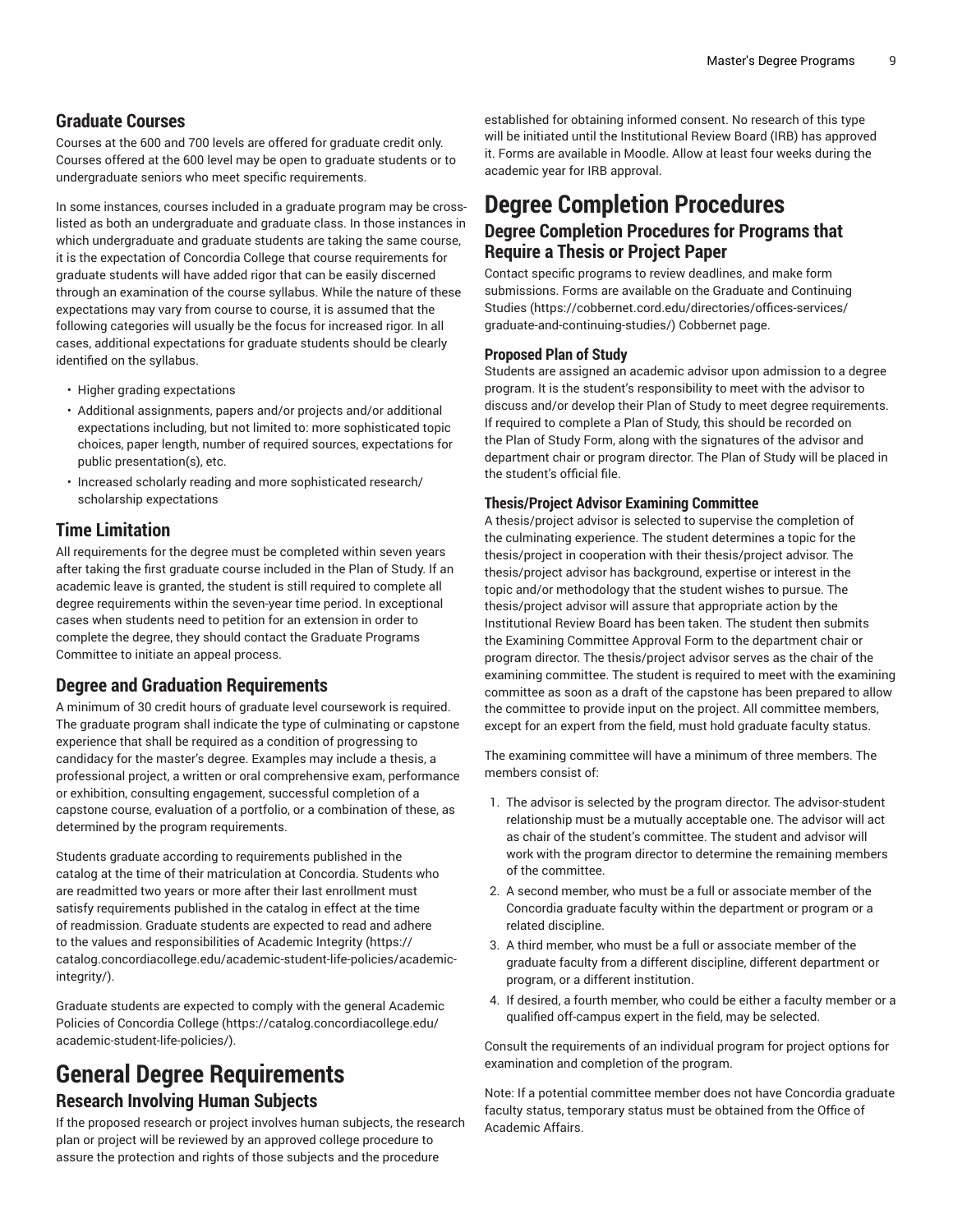Students will register for continuing registration courses during the semester in which the master's project or thesis is initiated.

### **Scheduling of Oral Examination**

When students are prepared to take oral examinations following the completion of their thesis/project, they set the time, place and date in consultation with their examining committee. The oral exam shall take place by Nov. 15 or April 10 of the semester in which the student intends to complete the degree.

The request for the Oral Examination must be submitted at least two weeks in advance of the time of the examination and signed by each member of the committee. Also, two weeks in advance of the oral examination, students are responsible for submitting a copy of their final thesis or project.

### **The Oral Examination**

The advisor will facilitate the oral examination.

The examining committee is responsible for choosing one of four decisions regarding the oral examination:

- 1. Pass, no changes (there are no suggestions from the committee and the thesis/project may go to print as is)
- 2. Pass with changes overseen by the advisor (there are edits that are suggested by the committee, but they will be compiled by the advisor and overseen by the advisor)
- 3. Pass with changes overseen by the committee (there are edits that are suggested by the committee). These are compiled by the advisor to allow the student to make changes, but the committee as a whole will review the changes.
- 4. No pass.

Students who fail the final oral examination cannot receive a passing grade on their thesis/project and will not receive the degree. Students may appeal through the appropriate department or program and the Dean of the College/designee to repeat the oral examination during a subsequent term.

At the conclusion of the oral examination, the committee members will sign the Oral Examination Form indicating which of the four options they chose. A copy of this form is placed in the student's file. The program director is responsible for notifying the Registrar of the outcome of the oral examination.

**Continuing Registration Requirement**: Some programs have a continuing registration requirement during the semester in which the examination will take place. See individual program for further information.

#### **Formatting and Submission of Thesis or Project Paper**

Standards for the preparation of a research paper must conform to the manual of style required by the discipline in which the degree is taken. Students must work closely with their major advisors and examining committees in the preparation of the thesis/project. Each individual program has additional requirements pertaining to the formatting and submission process.

### **Graduation and Commencement**

The official date of graduation will be the next available college graduation date after successful completion of all requirements (including all coursework and submission of the thesis, professional project, or other capstone), regardless of your participation in the commencement ceremony. Students should notify the Office of the Registrar and the Office of Graduate and Continuing Studies of intent to graduate the semester prior to the semester in which they plan to graduate.

The college holds a commencement ceremony each year following the completion of the spring semester. Graduate students will be invited to participate in the commencement ceremony directly following successful completion of their thesis, professional project, or other capstone projects.

Academic garb should be ordered from the Bookstore no less than eight weeks prior to commencement.

### **Academic Integrity**

The Concordia community expects all of our members to act with integrity – to act with honesty, uprightness and sincerity. Every member of our academic community is charged with the responsibility of encouraging and maintaining an environment of academic integrity. Faculty are especially important in this regard: they should be models of academic integrity and foster an understanding of its importance and principles. Faculty are responsible for providing students with a syllabus within three class sessions. This syllabus serves as a contract between faculty and students and specifies the expectations of academic integrity, identifies what constitutes as academic misconduct, delineates consequences for academic integrity violations, and states that violations will be reported. Faculty are responsible for adhering to the goals of the course, the assessments of student learning, and fair grading. Students are responsible both for their own integrity and for engendering a respect for its values in their peers, values that apply to all their academic activities.

Although the area of academic integrity is commonly considered to be the province of faculty and students, the responsibility for academic integrity reaches beyond these groups. Because many staff may interact with students as they complete their course assignments, our integrity expectations for staff mirror those for faculty. We recognize that faculty and staff may also violate integrity. In instances involving faculty, the individual detecting a violation should contact the department chair or program director, or in cases involving department chairs or program directors, the Dean of the College/designee or the Dean of Graduate and Continuing Studies/designee. For cases in which staff violate academic integrity, the supervisor of the staff member should be contacted. All employees of the college are further bound by the contractual responsibilities and consequences specified in the Faculty or Staff Handbooks, which can be consulted for further details about handling academic integrity violations.

### **Academic Misconduct**

Academic misconduct is defined as any activity that compromises the academic integrity of the college or undermines the educational process. Academic misconduct includes but is not limited to:

- cheating: using a resource other than one's own work to answer questions;
- plagiarism: misrepresenting another's ideas as one's own or not giving credit to the creator of a work;
- falsification: submitting falsified or fabricated information;
- facilitating others' violations: knowingly permitting or facilitating the dishonesty of others; and
- impeding: placing barriers in the way of others' academic pursuits.

For additional examples of these types of academic misconduct, please refer to Appendix A.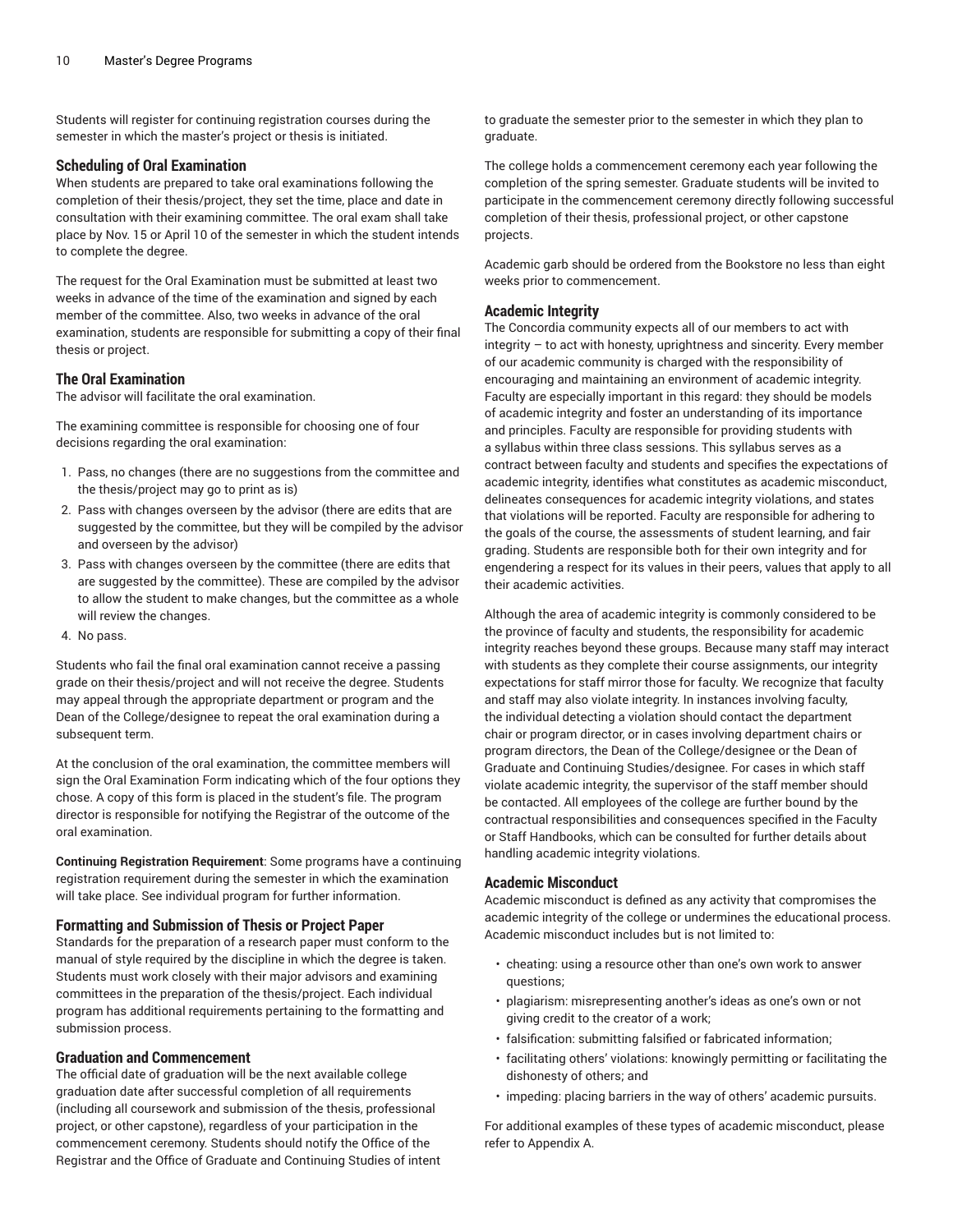### **Determining Integrity Policy Violations**

It may be difficult to determine intent, extent, or motive in cases of academic misconduct. Because of the potential seriousness of these cases, which can potentially result in suspension, it is important to consider the following:

- Has the individual received notification about the institution's academic integrity policy and what constitutes academic misconduct through a course syllabus?
- Was there intent to deceive?
- Does the incident in question represent a pattern of misconduct?
- Was the incident sufficiently egregious to warrant penalty?

Whether or not the discrepancy is attributed to poor scholarship or a violation of academic integrity is an important distinction for faculty to determine. Examples of academic misconduct and poor scholarship are provided in Appendix A. The burden of proof rests with the person filing the violation to demonstrate that one or more students have engaged in academic misconduct. If an academic integrity violation is suspected, the person filing the violation must present evidence of this misconduct and report the violation. Undergraduate academic integrity violations are to be reported to the Office of Academic Affairs, and graduate academic violations are to be reported to the Office of Graduate and Continuing Studies.

### **Penalties**

Faculty must specify what constitutes academic misconduct in the course syllabus and bear the principal responsibility in prescribing penalties. Appropriate penalties for violations of academic integrity (whether academic misconduct or poor scholarship) are also to be included in the course syllabus. Faculty will be guided by a principle of justice; their response will be measured and appropriate, weighing the seriousness of the offense and the conditions that encouraged it. If a student violates academic integrity in an assignment for credit, the instructor has the option of assigning any grade for that assignment, including a failing grade ("F") or "0" (no credit). Note that a violation of academic integrity might automatically result in failure of a course either because this consequence was specified in the course syllabus or because the "F" or "0" reduced a student's class average below that required for a passing final grade or completion of the assignment is a condition of successfully completing the course. Students may not drop a course or change the grading of the course to pass-fail in order to avoid a penalty in the grade for the course.

Some violations of academic integrity may involve the mutilation and destruction of college or personal property. In such cases, restitution or remuneration may be required of the responsible party in addition to other penalties the college may elect to assess.

The Office of Academic Affairs and the Office of Graduate and Continuing Studies are responsible for the oversight of academic integrity at Concordia, including tracking and adjudicating offenders. The Dean of the College/designee or Dean of Graduate and Continuing Studies/designee, following an appropriate determination, may institute penalties such as restitution, probation, suspension, or expulsion. Academic integrity violations may combine with other substantive violations of other college policy (e.g., theft, assault, vandalism, etc.) to warrant suspension or expulsion from the college. The preceding examples assume that a student violated academic integrity and a member of the faculty or staff detected that violation.

Students may report violations of academic integrity either by their peers, staff, or faculty. For example, an individual may facilitate an integrity

violation in a course while not being currently enrolled in the course. Additionally, a student may detect an integrity violation by a member of the college community. Those aware of this sort of violation should advise the supervising faculty member and/or consult the Dean of the College/designee or the Dean of Graduate and Continuing Studies/ designee.

### **Academic Responsibility Conduct Procedures**

Every member of the Concordia College community is expected to adhere to the highest standards of academic integrity and honesty. While we expect violations of academic integrity to be infrequent, we acknowledge that violations may occur. The procedures that are described in this document are for processing academic integrity violations against students. (Procedures for investigation and adjudication of faculty members charged with academic integrity violations are found in the Faculty Handbook. Procedures for investigation and adjudication of staff members charged with academic integrity violations can be accessed at the Office of Human Resources.)

The college recognizes the need for a fundamentally fair conduct system that responds to allegations concerning violations of academic integrity. We presume, therefore, that a conduct system should minimally afford a student the right to receive a written notification of a violation, an opportunity to appeal the violation to objective decision makers, and the right to proportional sanctions.

### **Steps for Filing a Formal Complaint**

Faculty members have the authority and the responsibility to detect and investigate alleged violations of academic integrity in their courses. If, in the faculty member's opinion, there is adequate information to confirm that a violation has occurred, the faculty member will respond in the following manner:

- 1. A Notice of Student Academic Integrity Violation form should be completed as soon as possible. A copy of the form should be emailed to the student. The completed form should contain details about the violation, a description of the sanction(s) being imposed, and options for appeal.
- 2. The faculty member will then arrange to meet with the student within one week of completing the violation form. At this meeting the faculty member should review the violation, sanctions, and options for appeal. The faculty member will submit the Notice of Student Academic Integrity Violation form to the Office of Academic Affairs or the Office of Graduate and Continuing Studies within three business days of meeting with the student.
- 3. If a faculty member is unable to schedule a meeting with the student within one week of completing the Notice of Student Academic Integrity Violation form, the electronic copy of the violation is the student's official notice of the violation. The faculty member will submit the Notice of Student Academic Integrity Violation form to the Office of Academic Affairs or the Office of Graduate and Continuing Studies within 10 business days of completing the form.

### **Appeals**

In all cases, a student charged with a violation of the academic integrity policy has the right to appeal a determination that the student has violated the Academic Integrity Policy and/or has the right to appeal the imposed sanction(s).

• Appeal of Complaint: If a student wishes to appeal responsibility for a violation, the student must request a hearing of the Student Responsibility Board by submitting a request to the Office of Academic Affairs or the Office of Graduate and Continuing Studies.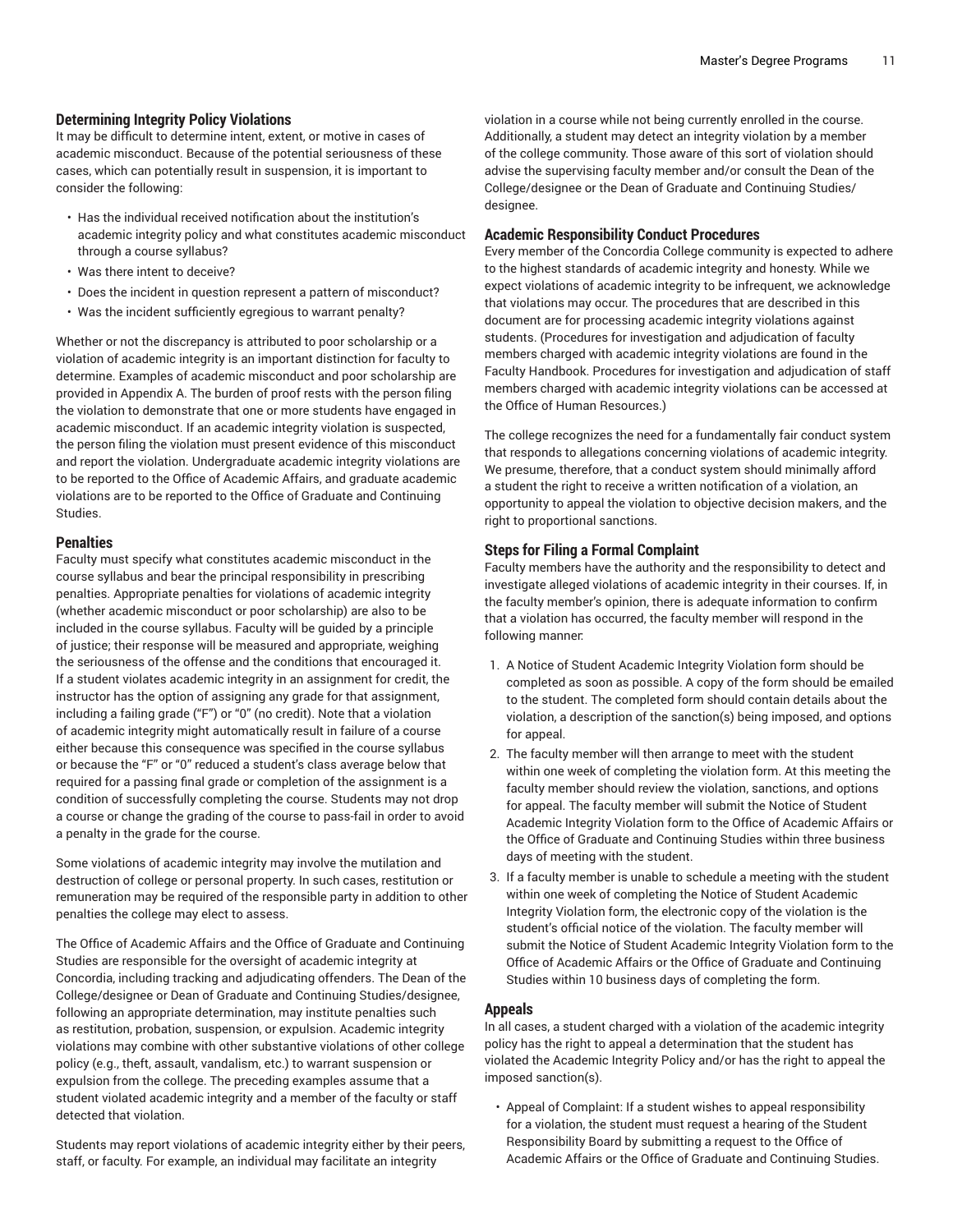In order to initiate the appeal process, the student must submit the grounds for the appeal in writing to the Office of Academic Affairs or the Office of Graduate and Continuing Studies within 10 business days of receiving a Notice of Student Academic Integrity Violation. Under extenuating circumstances, this timeline may be slightly extended not to exceed more than 30 days. See section on hearing procedures, findings, and decisions below for more details about the appeal process.

• Appeal of Imposed Sanction(s): If a student wishes to appeal the imposed sanction(s), the student has the right to request that the Dean of the College/designee or the Dean of Graduate and Continuing Studies/designee review the sanction(s). In order to initiate the appeal process, the student must submit the grounds for the appeal in writing to the Office of Academic Affairs or the Office of Graduate and Continuing Studies within 10 business days of receiving a Notice of Student Academic Integrity Violation. Under extenuating circumstances, this timeline may be slightly extended not to exceed more than 30 days. See the section on findings and decisions below for more details about the appeal process.

### **Student Responsibility Board**

The Student Responsibility Board will hear all appeals involving alleged violations of academic integrity. The Board's sole duty is to determine responsibility for alleged violations; it will not determine sanctions nor hear appeals regarding sanctions. The Board will decide appeals with objectivity using the "more likely than not" standard of evidence.

The Student Responsibility Board, as defined in the Faculty Bylaws, is comprised of one faculty member, one staff member, and one student, all of whom will be trained on the Board's responsibilities. Student and faculty membership will be determined by their respective governing bodies. Faculty members will serve three-year terms. The college president will appoint the staff member. Strong consideration should be given to reappointment of some members in order to maintain operational continuity of the Board. The Dean of the College/designee or Dean of Graduate and Continuing Studies/designee may attend any session of the Student Responsibility Board at which testimony is presented but may not attend deliberations of the Board. The college president will appoint the Board chairperson.

### **Rights of the Individual Issued a Complaint (Respondent)**

Clause 1. The right to a fair review of the complaint.

Clause 2. The right to testify on their own behalf.

Clause 3. The right to present information, including supporting documentation and expert witnesses.

Clause 4. The right not to be found in violation of college policy unless information provided meets the standard of "more likely than not."

Clause 5. The right to be notified in writing or electronically of a scheduled hearing no less than two business days in advance.

Clause 6. The right to be assisted by an advocate (a student or one other member of the college community) in preparing a response before the Board. Advocates are not allowed to address the Board unless granted permission by the chairperson.

Clause 7. The right to refuse to answer questions/participate in a hearing. The Board may draw reasonable inferences from refusal to answer or participate.

Clause 8. The right to contest the seating of any member of the Board for demonstrated bias or insufficient representation.

### **Rights of the Individual Issuing a Complaint (Complainant)**

Clause 1. The right to a fair review of the complaint.

Clause 2. The right to present information, including supporting documentation and expert witnesses.

Clause 3. The right to be notified in writing or electronically of a scheduled hearing no less than two business days in advance.

Clause 4. The right to contest the seating of any member of the Board for demonstrated bias or insufficient representation.

#### **Hearing Procedures**

Clause 1. The Office of Academic Affairs or the Office of Graduate and Continuing Studies will contact the Student Responsibility Board chairperson to schedule a hearing to take place within two weeks of receiving an appeal of complaint.

Clause 2. All parties have the right to request with good reason that a hearing be rescheduled. Such requests must be presented to the Office of Academic Affairs or the Office of Graduate and Continuing Studies at least one business day in advance. The chairperson has sole authority to decide whether or not to grant the request.

Clause 3. Complainants and respondents must notify the Office of Academic Affairs or the Office of Graduate and Continuing Studies at least two business days before a scheduled hearing to contest the seating of any member of the Board for demonstrated bias or insufficient representation. (For example, graduate students may contest the seating of the Board's undergraduate student representative for insufficient representation and request a graduate student be seated on the Board.) If a board member is contested, the Board chairperson has authority to grant or deny the contest. If the chairperson is contested, the remaining members of the Board will decide whether or not to grant or deny the contest. Board decisions on disqualification are final. Alternates will be appointed to replace contested board members by the college president. See Special Provisions.

Clause 4. If the student requesting the hearing fails to appear at a properly scheduled hearing, the Board may proceed with the hearing.

Clause 5. Hearings are closed to the public.

Clause 6. Both the respondent and the complainant may call witnesses to provide relevant information. The Board may also call witnesses to provide relevant information.

Clause 7. Decision-making deliberations are to be conducted with only members of the Board present. Findings should be determined only on truthful statements and information presented at the hearing. Normally, previous violations of policy may not be considered when making a finding. However, an exception to this practice may be made in rare circumstances where the Dean of the College/designee or the Dean of Graduate and Continuing Studies/designee determines it is warranted. Participants in the hearing are expected to present all information in a truthful and complete manner. Lying to the Board is a violation of college policy and would be subject to appropriate disciplinary action.

Clause 8. All records of the hearing proceedings should be maintained in the Office of Academic Affairs or the Office of Graduate and Continuing Studies.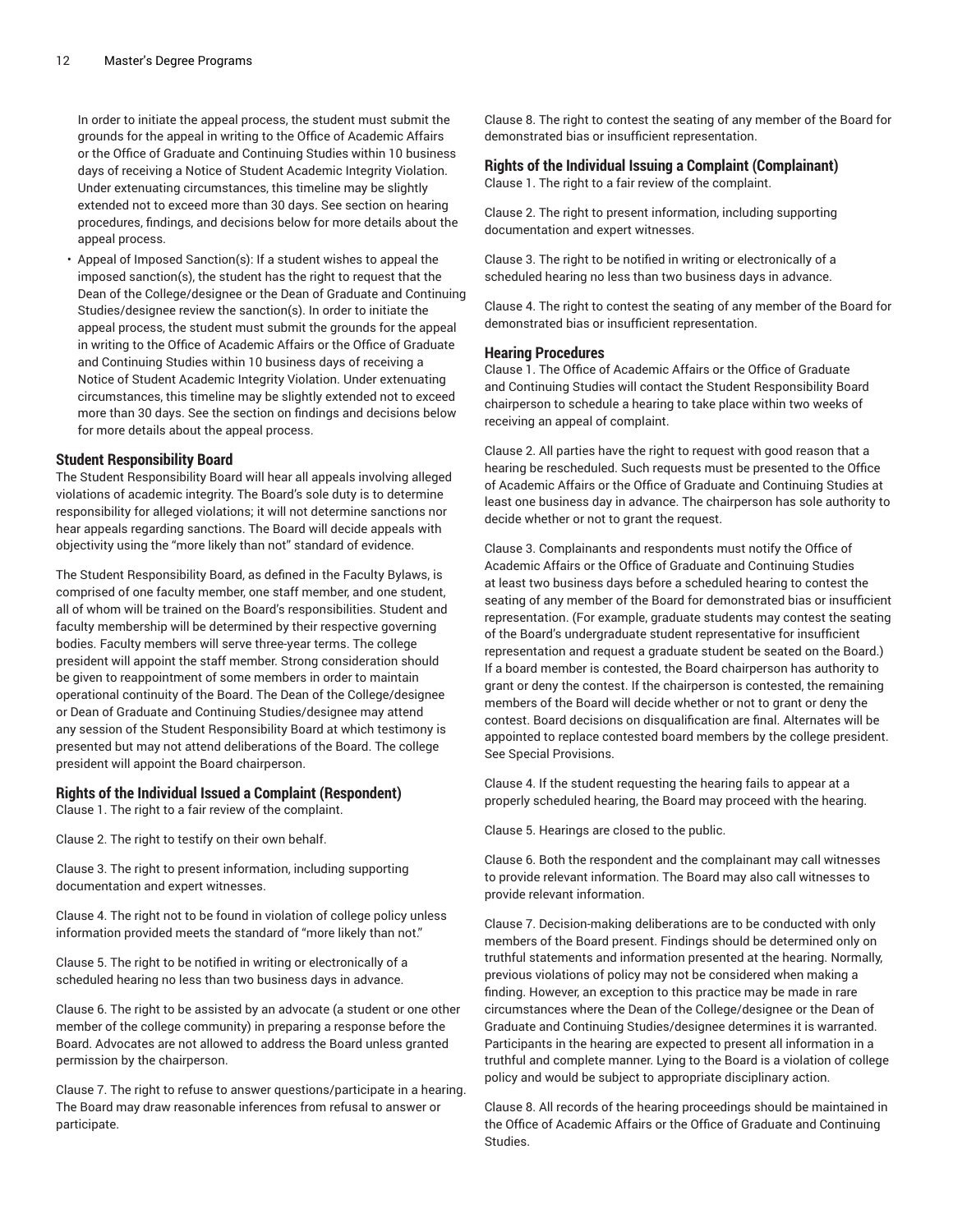### **Findings**

Following a hearing, the Board will make one of the following findings:

Clause 1. Respondent is responsible. The finding where the information and testimony presented (using the standard of "more likely than not") establishes that the violation was proved.

Clause 2. Respondent is not responsible. The finding where the information and testimony presented (using the standard of "more likely than not") establishes that the violation was not proved.

### **Decision of Appeal**

Clause 1. The Board chairperson will notify the Dean of the College/ designee or the Dean of Graduate and Continuing Studies/designee about the outcome of an appeal of complaint within three business days of the hearing. The Office of Academic Affairs or the Office of Graduate and Continuing Studies will notify the complainant and respondent about the outcome of the appeal within three days of receiving the outcome from the Board chairperson. All decisions about responsibility made by the Board are final.

Clause 2. The Office of Academic Affairs or the Office of Graduate and Continuing Studies will notify the complainant and respondent about the outcome of an appeal of sanctions within 10 business days of receiving an appeal. All decisions about sanctions made by the Dean of the College/designee or the Dean of Graduate and Continuing Studies/ designee are final.

### **Special Provisions**

These procedures will be in effect year round. Consequently, interim appointments to the Student Responsibility Board may be made to accommodate these procedures at times other than the official academic year or during breaks.

### **Appendix A: Examples of Academic Misconduct Violations**

The damage done to an academic community through dishonest acts is serious. Its seriousness requires a measured, yet forceful response. Because some may claim that they did not understand what constitutes academic dishonesty, this appendix specifies some of the ways in which academic integrity may be violated. While the following specifications should not be considered exhaustive, violations of integrity generally may involve one or more of the following violations.

### **Cheating**

One cheats when one uses a resource other than one's own scholarship to answer questions. Cheating can include situations in which individuals:

- Glance at the examination paper of another student during the examination period;
- Write information on paper, clothing, furniture, or person for use during an examination;
- Consult reference materials during an authorized break period during an examination;
- Use electronic devices with information for retrieval during an exam;
- Use one's own work in different classes without permission; and
- Obtain unauthorized copies of examinations previously used in a course.

### **Plagiarism**

When one misrepresents another's ideas as one's own on an assignment or does not give credit to the creator of a work, one commits plagiarism. Examples of plagiarism include:

- Directly quoting from a work without using quotation marks;
- Using a source (directly in a quotation or paraphrasing from it) without crediting the creator in a citation;
- Submitting any part of another person's work as one's own;
- Not providing oral or written citations for information that is beyond common knowledge; and
- Falsification.

Those who falsify reality do not pursue truth. Rather, they pervert it. Examples of falsification include:

- Listing a false or unconsulted reference in a research paper;
- Creation of false data for a class presentation, laboratory exercise, or class assignment;
- Submission of another person's work as one's own;
- Completion of an examination or assignment for another individual; and
- Willful misrepresentation of one's academic efforts (e.g., overstating one's contributions to a group project).

### **Facilitating Others' Violations**

When we permit or facilitate the dishonesty of others, we too are guilty of an equally serious violation. Examples of facilitating include:

- Providing another with work to be submitted for credit;
- Laying out an examination book to give another ready access to responses;
- Giving assistance to an individual when such assistance is prohibited;
- Disclosing examination questions to students who have yet to take the same exam; and
- Failing to report known violations of academic integrity.

### **Impeding**

We must freely pursue truth without restraint. Barriers placed in the way of others' pursuit of truth will not be tolerated. Impeding can include theft and destruction of the products of the scholarship of others. Examples of impeding include:

- The destruction or intentional misplacement of library materials or instructional specimens;
- The contamination of laboratory samples, reagents, and unknowns;
- The willful decalibration of measuring devices used by others;
- The willful introduction of a computer virus into a program or computer system;
- The disabling or destruction of computers, networks, and other instructional and scholarly works and tools; and
- Providing misleading information to, or refusing to cooperate with, college officials investigating other integrity violations.

### **Poor Scholarship**

Occasionally what initially appears to be an act of academic misconduct may turn out to be a case of poor scholarship. Academic misconduct is characterized by intent to deceive, by gross verbatim use or limited alteration of another's work accompanied by explicit or implicit claims that the work is the student's own, and by a general disregard of institutional policies regarding academic honesty and misconduct. Poor scholarship consists of an inadequate understanding of scholarly conventions or an inability to implement those conventions properly in one's work.